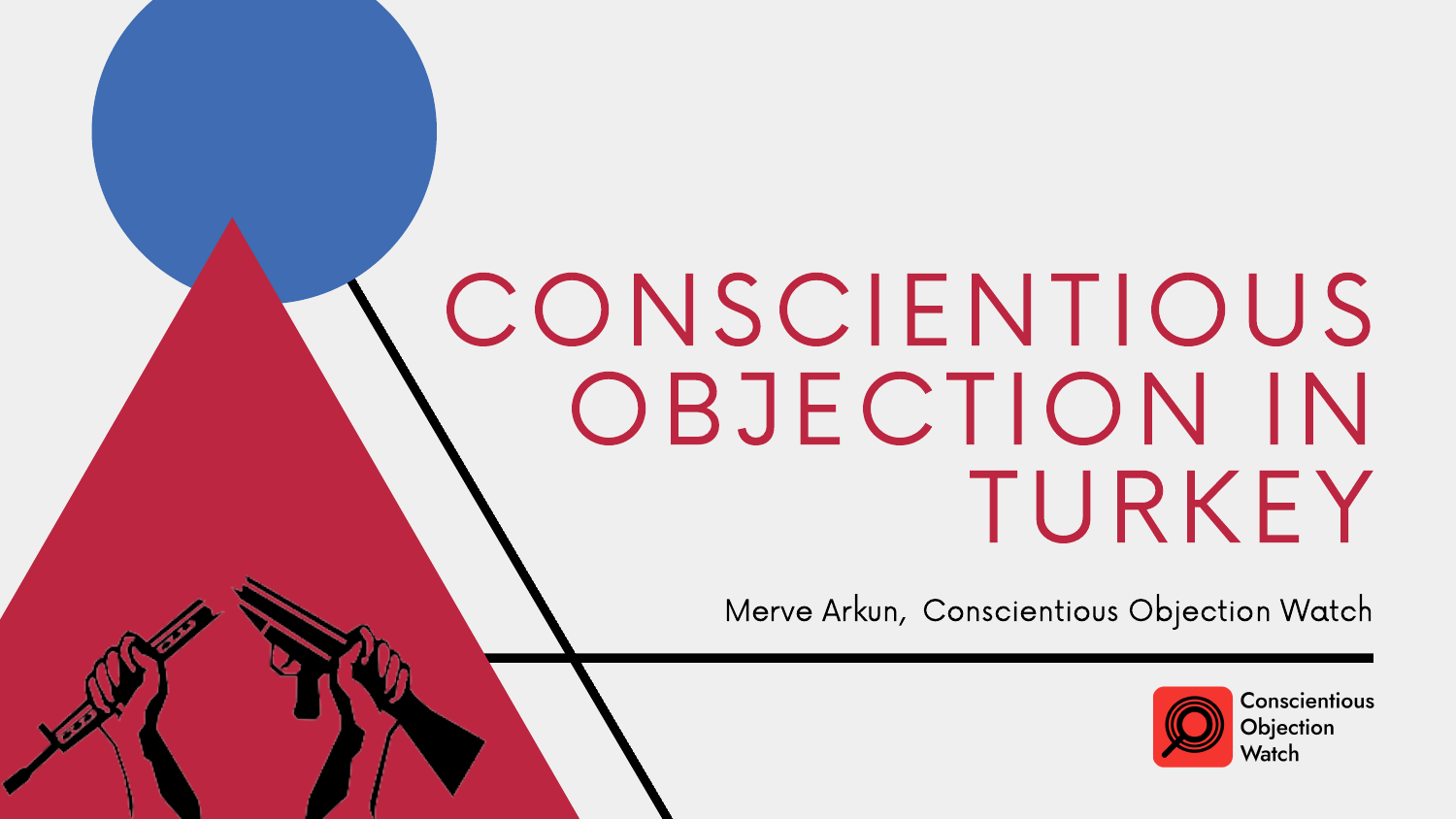#### THE EXPLANATION OF THE PROBLEM

Turkey is the only member country in the Council of Europe, that has not recognised conscientious objection right to military service.

In Turkey, military service is compulsory for every man between the ages of 20- 41. The right to conscientious objection to military service is not recognized, there is no mechanism to which conscientious objectors can apply, nor is Turkey is the only member country in the<br>Council of Europe, that has not<br>recognised conscientious objection right<br>to military service.<br>In Turkey, military service is compulsory<br>for every man between the ages of 20-<br>41. The

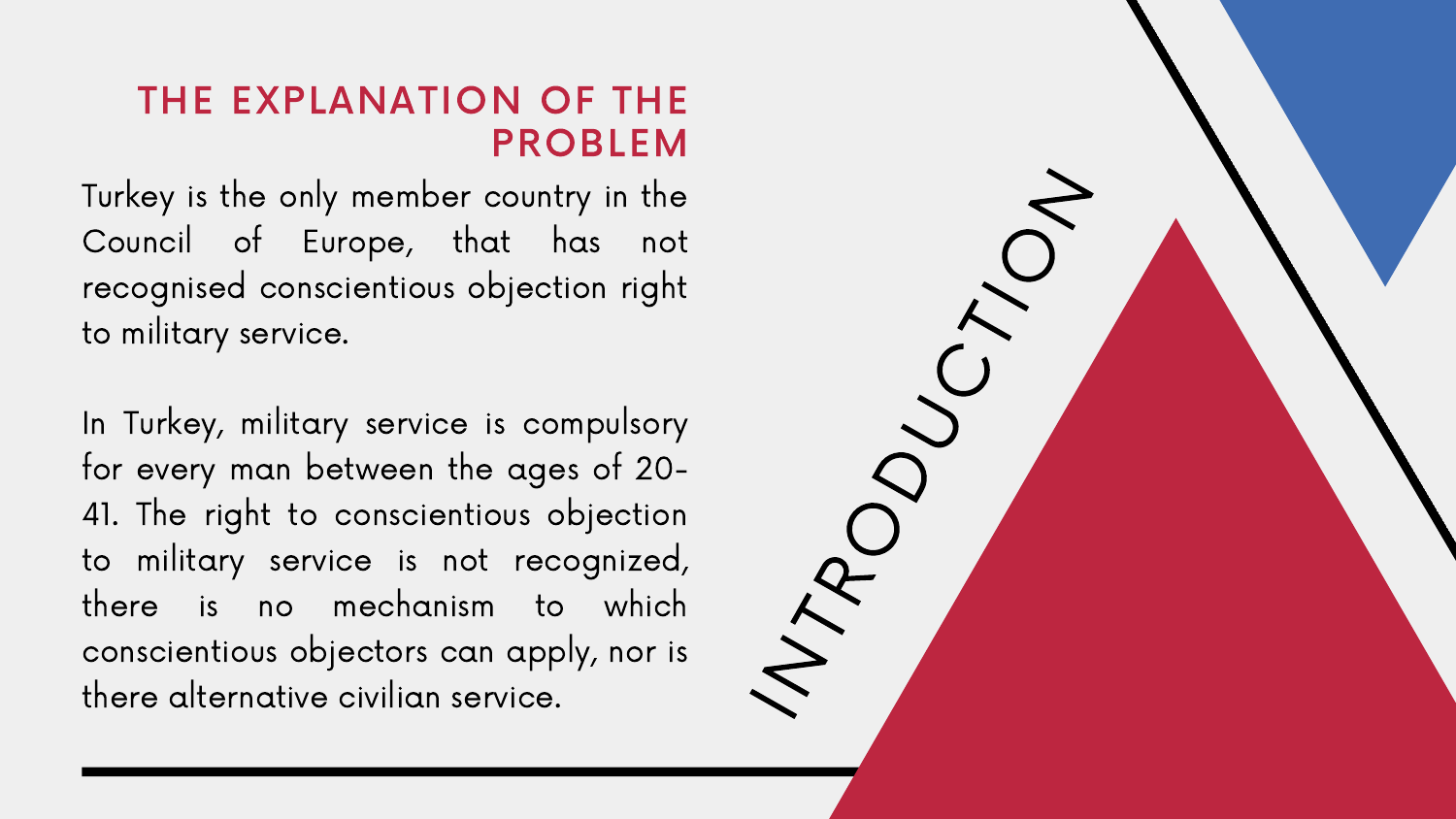#### LEGAL STATUS OF **CONSCIENTIOUS** OBJECTORS IN TURKEY

Objectors are criminalised as draft evaders or evaders in Turkey. CO's are facing with administrative monetary fines, criminal cases and repetative judgements.

Once a conscientious objector to military service evades the draft or deserts the military public authorities identify them as evaders or deserters. This status becomes part of the information linked to their national identity number and information.

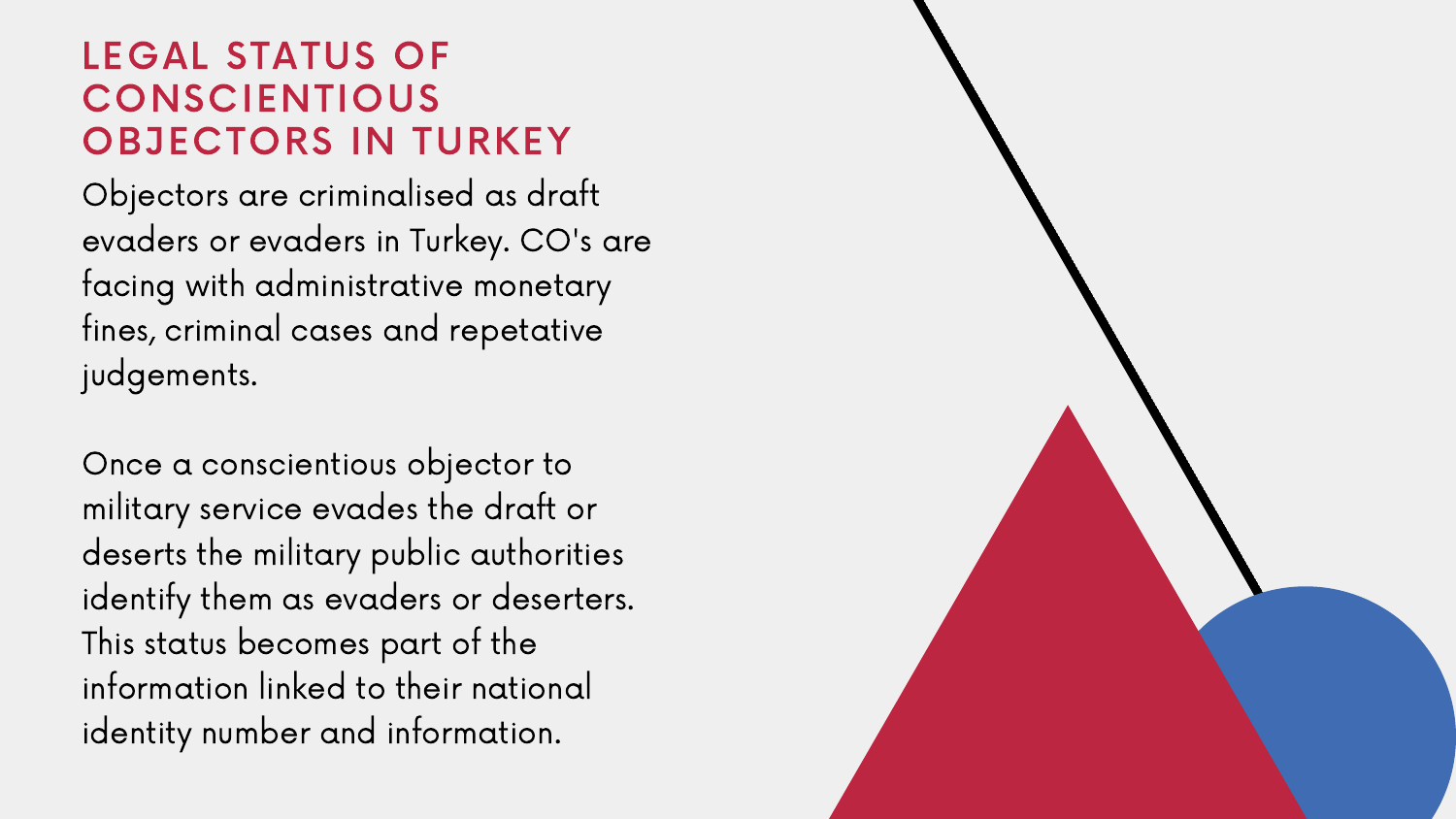### THE LAW ON CONSCRIPTION AND THE

MILITARY CRIMINAL LAW The Law on Conscription and the Military Criminal Law, constitute the basis of the compulsory nature of military service, evader, draft evader and deserter status and the ensuing administrative and criminal punitive measures applied to conscientious objectors. These laws do not include any provision on or reference to conscientious objection to military service or alternative civilian service.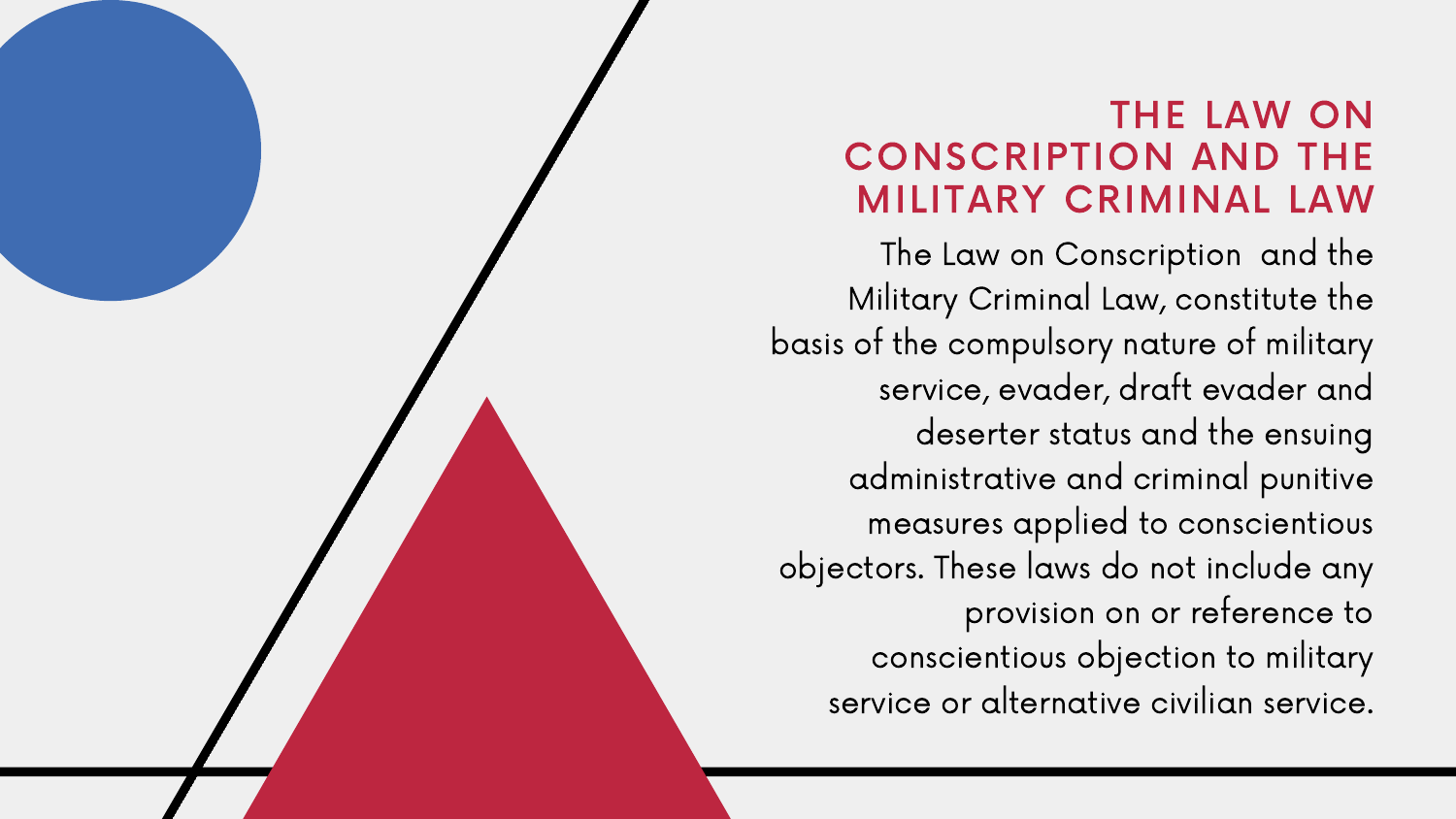Draft evaders and evaders are reported to the Ministry of Interior in order to ensure their apprehension to perform their military service obligation. When draft evaders and evaders are apprehended, mostly during general security checks, they are issued an "official record" and released.

These records are the legal basis of issuing administrative fines. Administrative fines must be paid within  $\alpha$  month. If this fine is not contested, it becomes final in 15 days. Conscientious objectors who reject the payment of the administrative fine are faced with a risk of being apprehended repeatedly after every 15 days and to have an official report issued.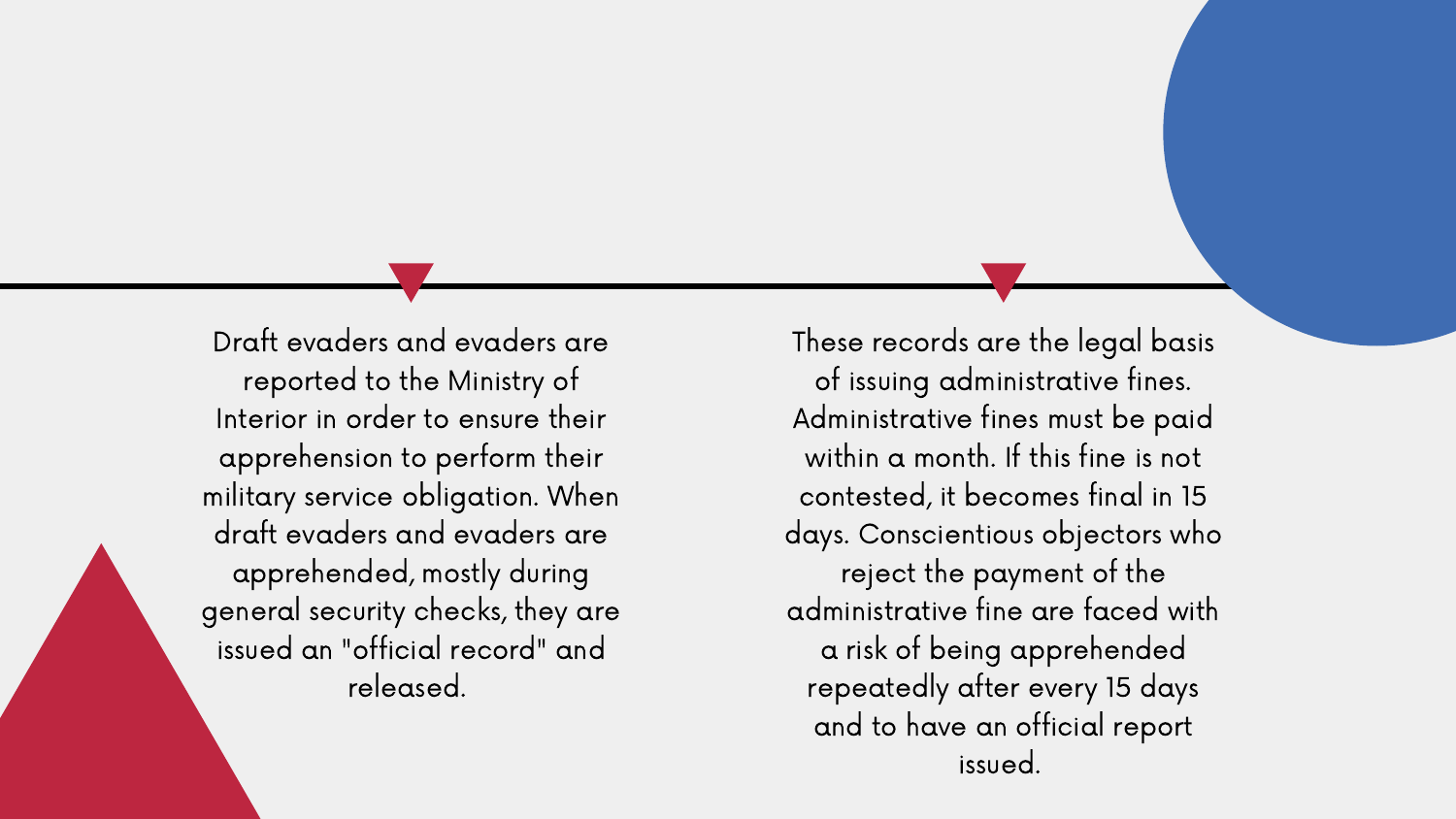### SITUATION THAT LEADS TO "CIVIL DEATH"

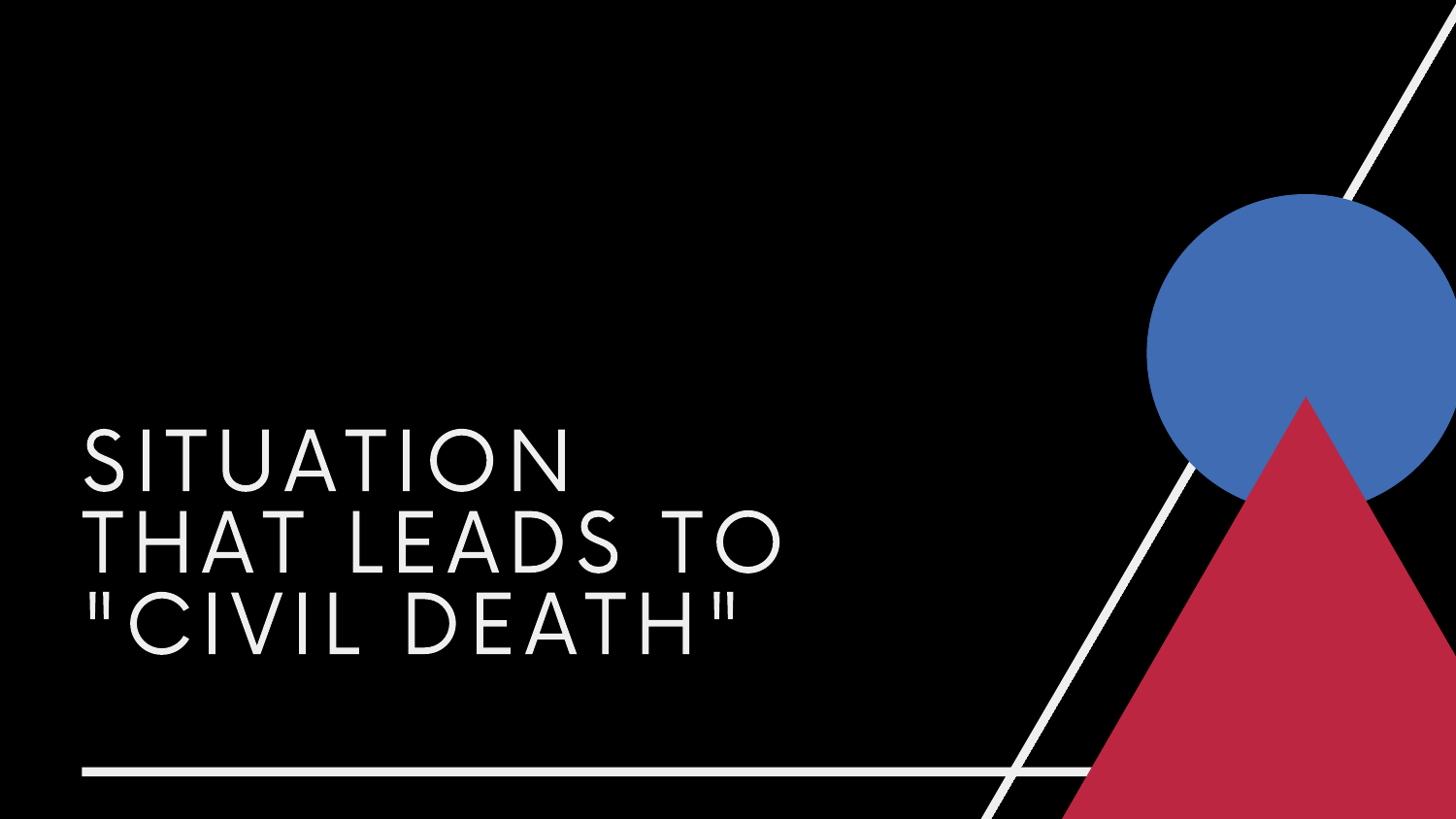In 2006 the European Court of Human Rights described the impact of non-recognition of the right to conscientious objection to military service as civil death, amounting to a violation of Article 3 of the European Convention on Human Rights, due to the breadth of civil and political rights that are violated.

FF F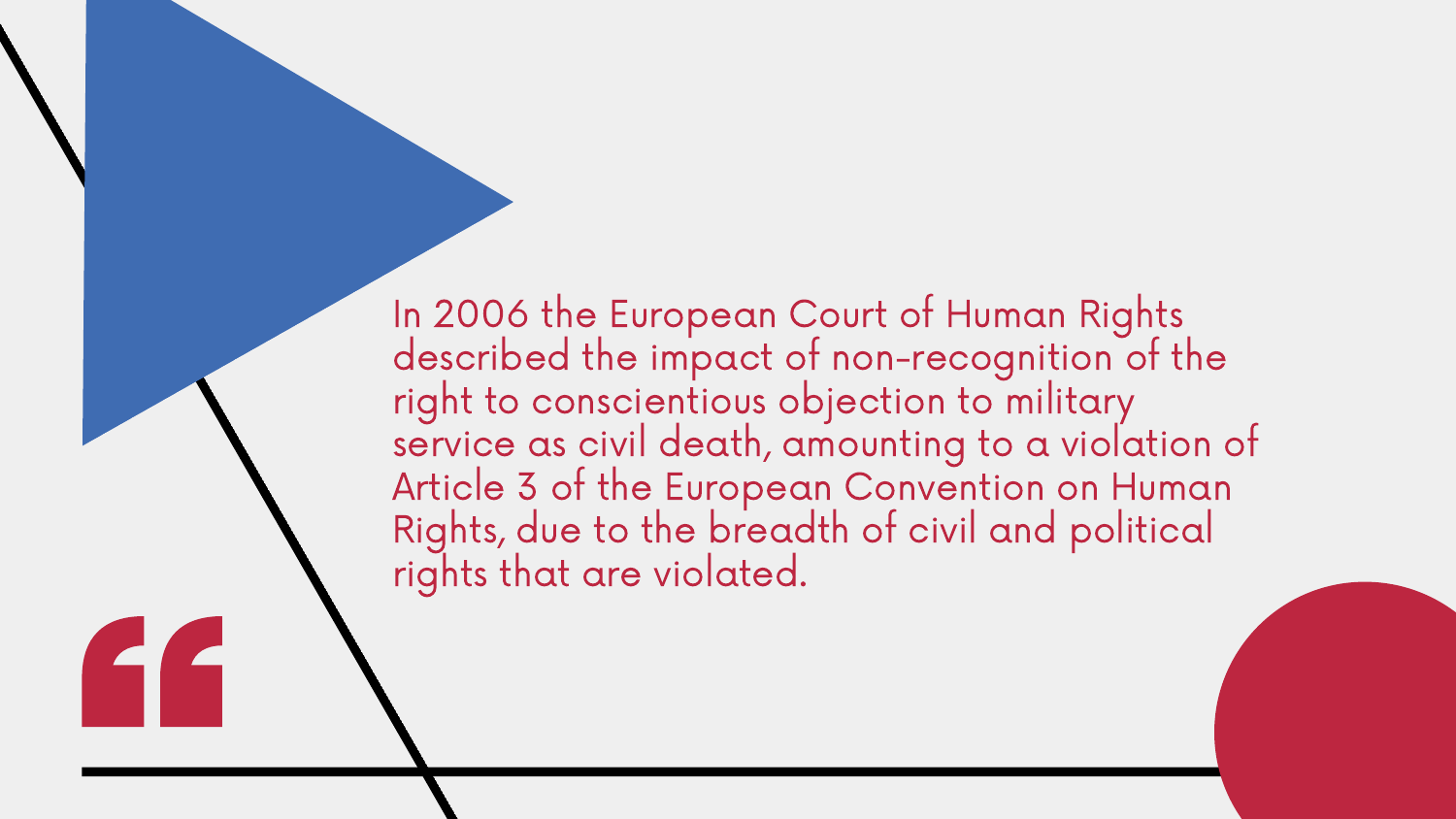### INDIVIDUAL COMPLAINT TO THE CONSTITUTIONAL COURT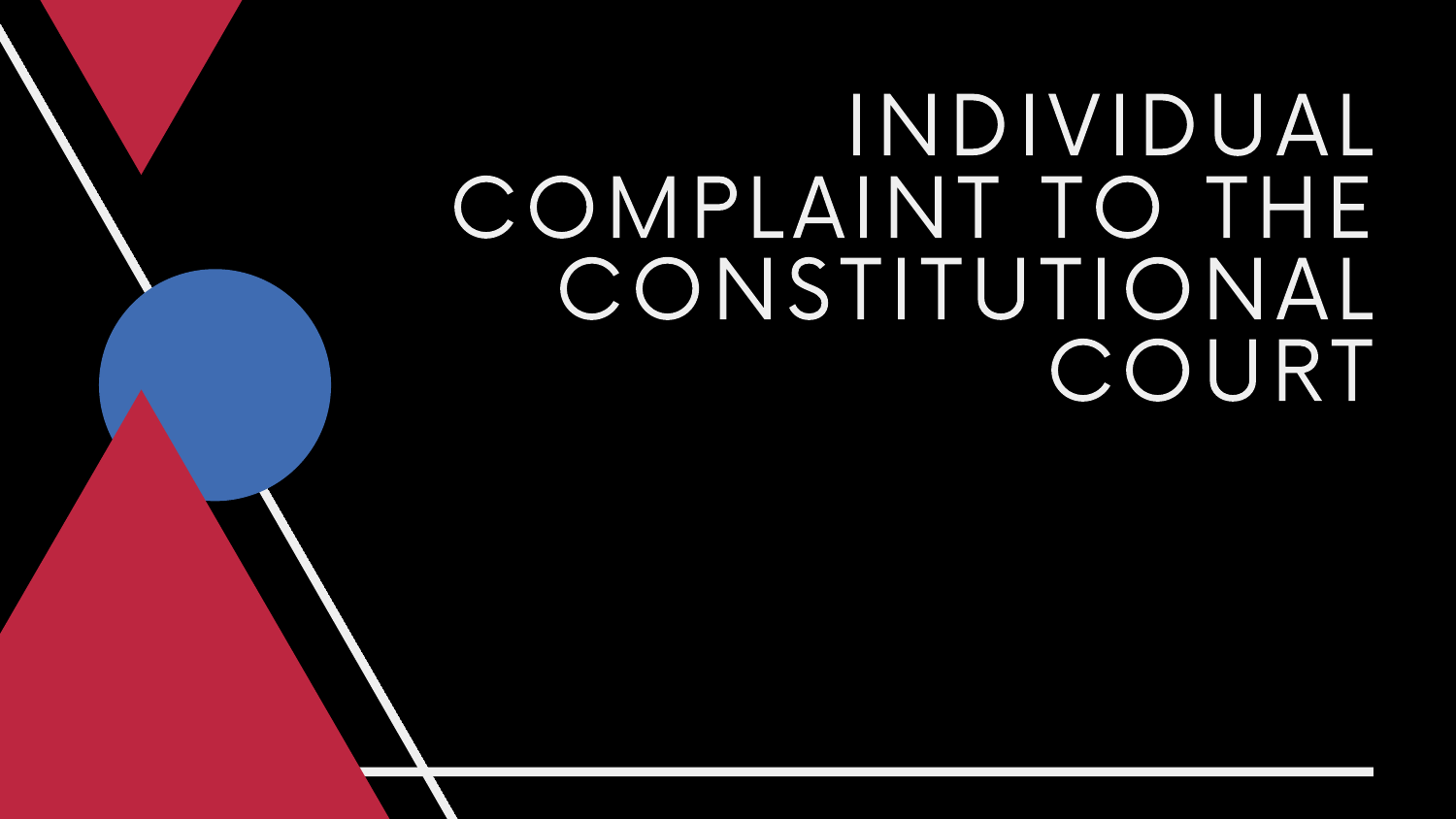Between 2012 and April 2021, at least 45 individual applications have been made by conscientious objectors to the Constitutional Court.

In applications made to the Constitutional Court, decisions for stay of execution are also requested in order to prevent further violations of the applicants' rights. However, the Constitutional Court either does not examine these requests at all and does not even provide a response or rejects them on the grounds that "there is no serious danger to the life or security or moral integrity of the applicant".

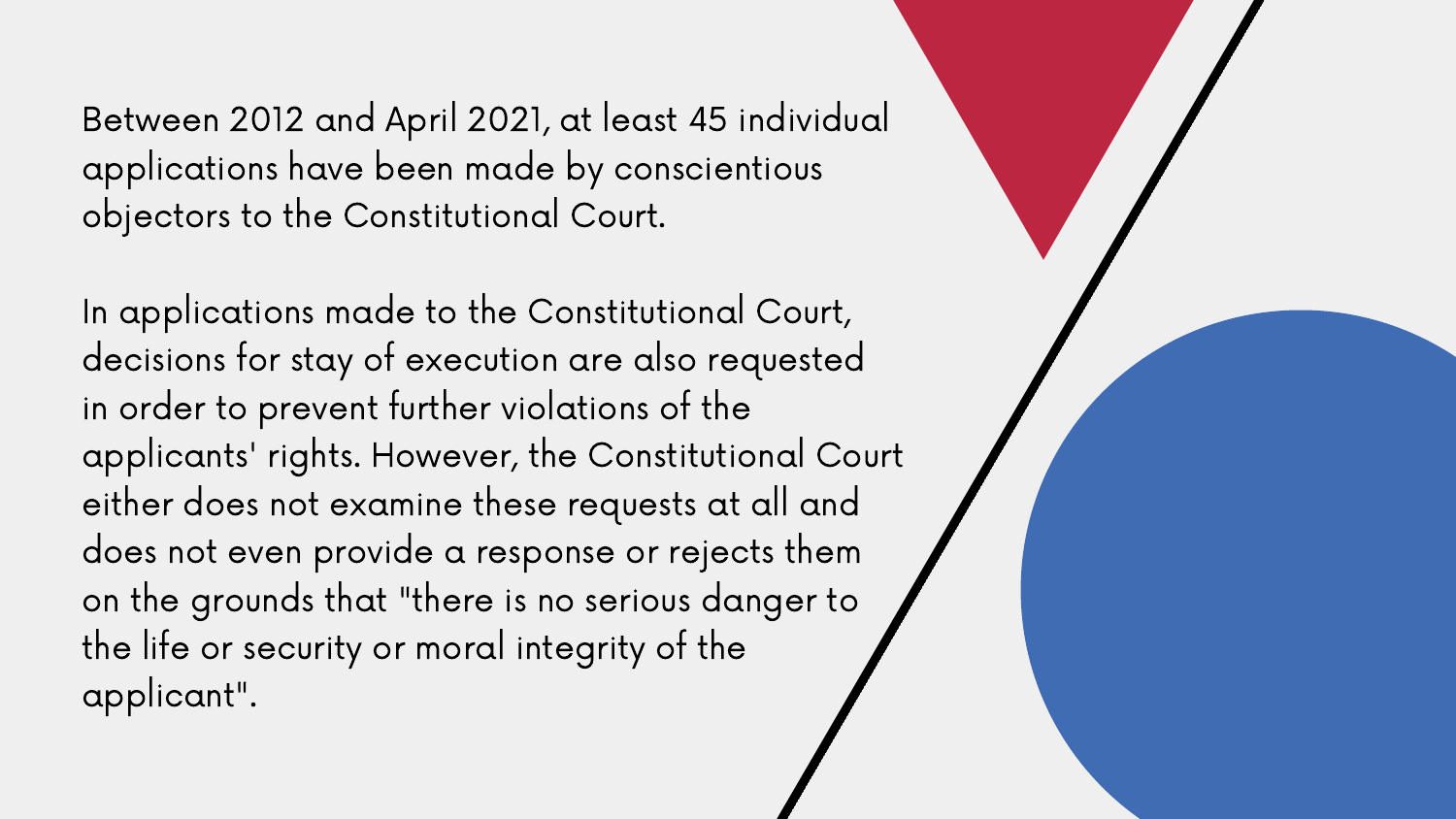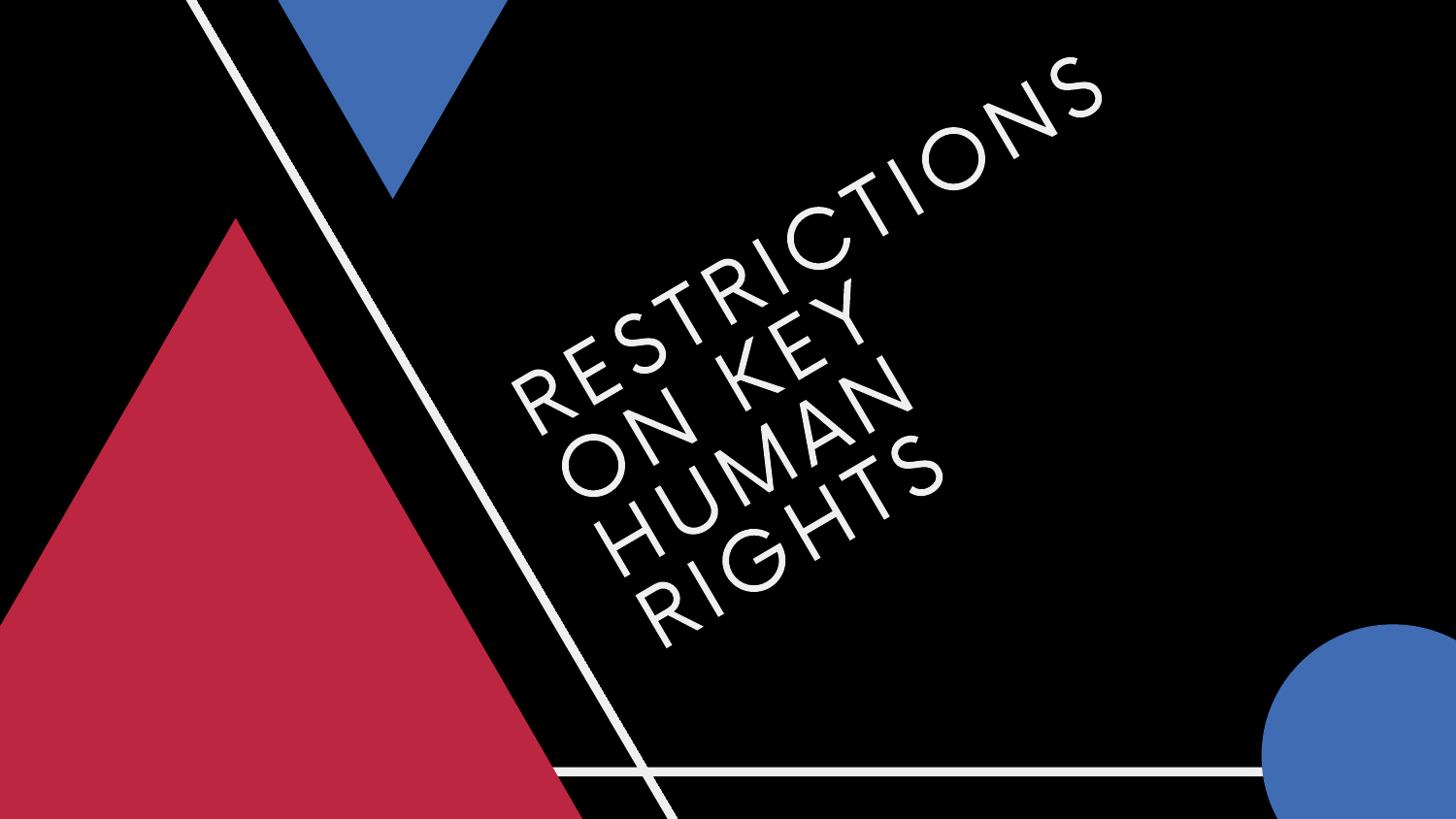### FREEDOM OF MOVEMENT

The freedom of movement of conscientious objectors is highly restricted due to a number of possible checks that would lead to their being identified as draft evaders, evaders or deserters. This, then, starts a process that leads to prosecution.

THE RIGHT TO **EDUCATION** The compulsory character of conscription and the lack of legal arrangements for conscientious objection breaches the right to education.

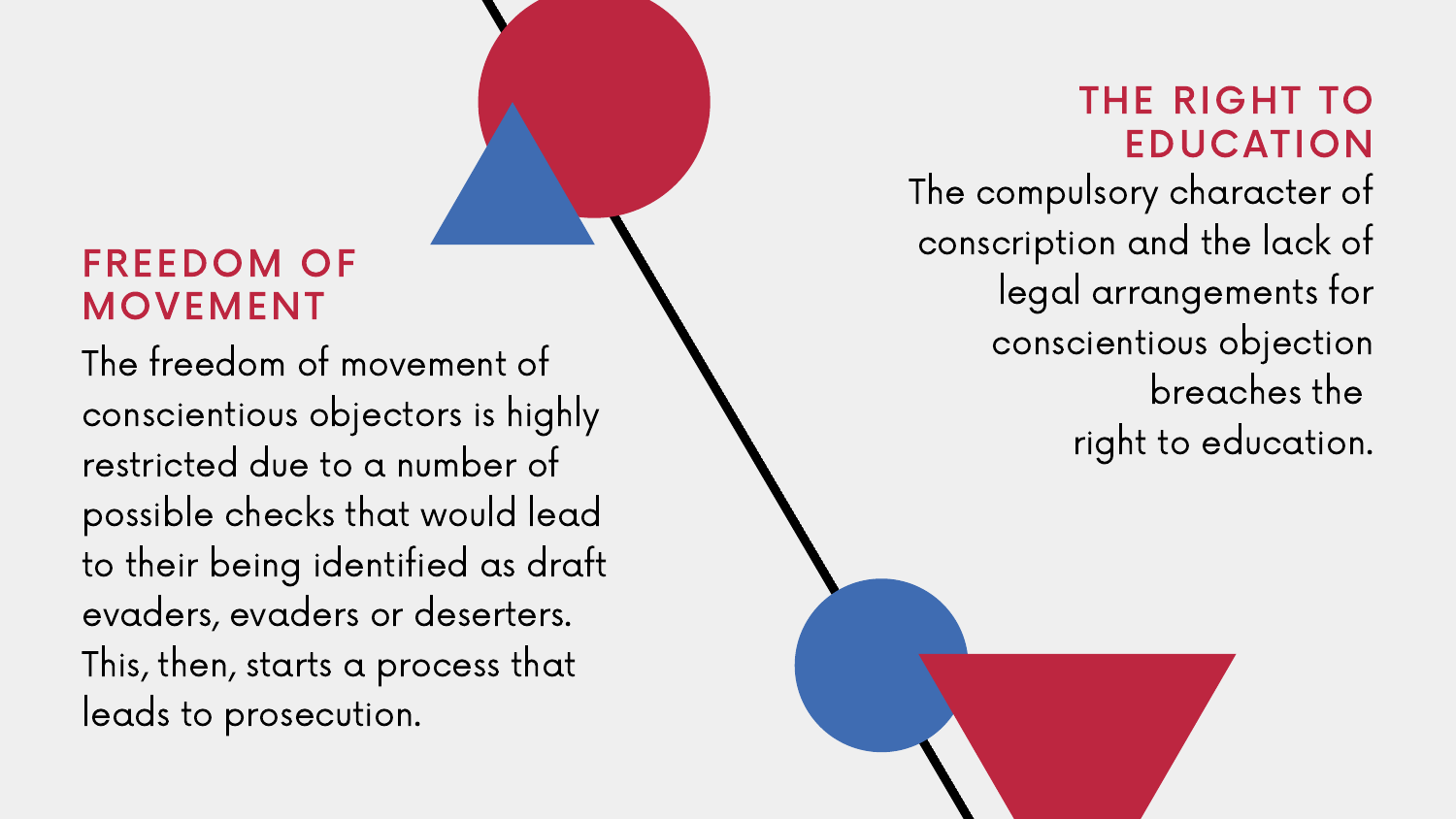#### OPPORTUNITY TO EARN ONE'S LIVING

Under the Law on Conscription, evaders and draft evaders cannot be employed in civil service or private service and those who employ them will be prosecuted.

PROHIBITION OF TORTURE, INHUMAN AND DEGRADING TREATMENT AND RIGHT TO RESPECT FOR PRIVATE LIFE The pervasive and consistent interference in several fundamental human rights, paralyzes the lives of conscientious objectors and constitute "civil death"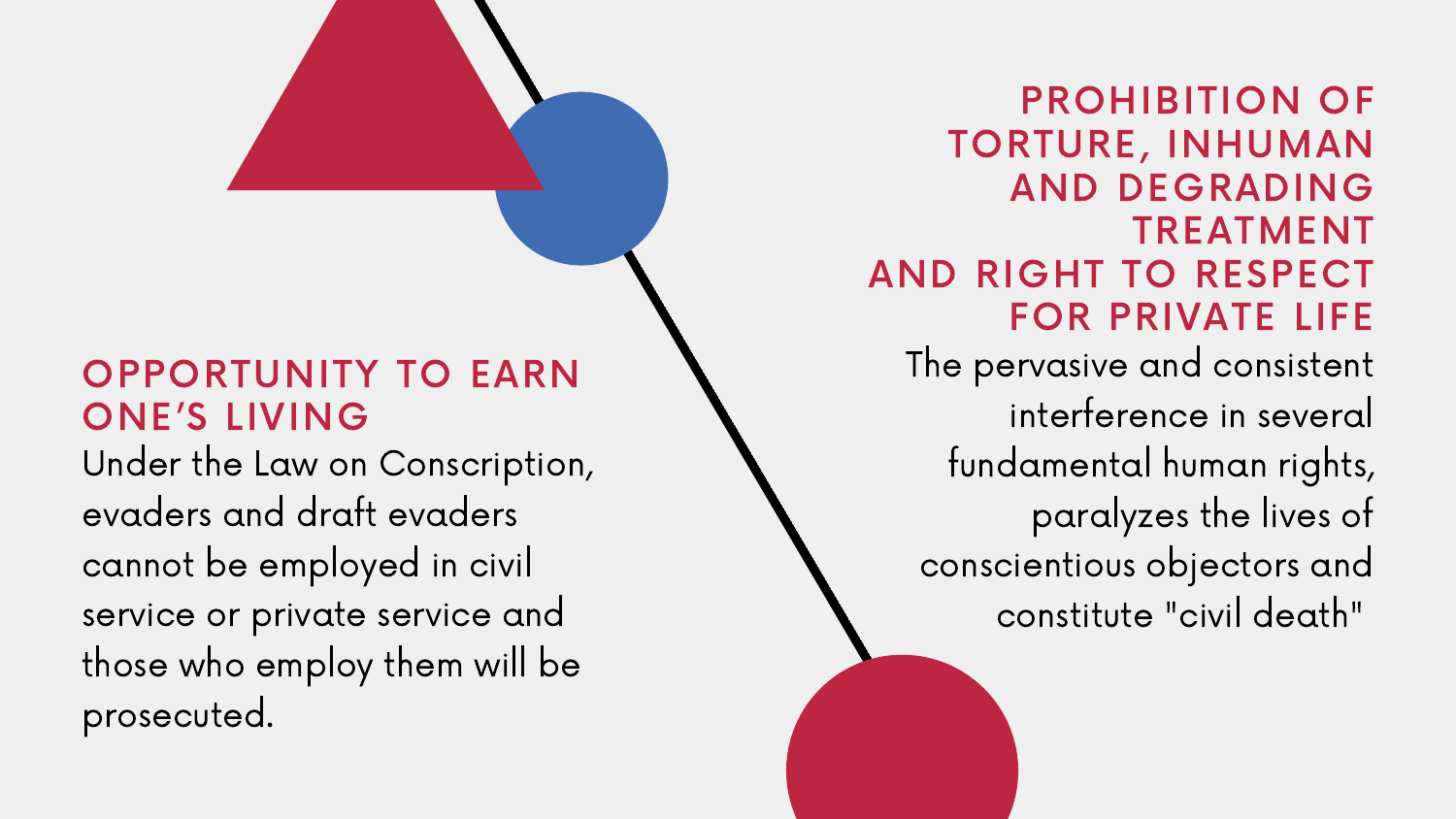#### Between March 2021-March 2022: 61 responses on the types of restrictions experienced by applicants.

I couldn't vote.

I was dismissed my job.

My freedom of travel was restricted.

My freedom of education was denied.

My bank accounts were confiscated.

I can not get a job with social security.

I have been prosecuted more than once because of the same action.

I can not work at a state sector.

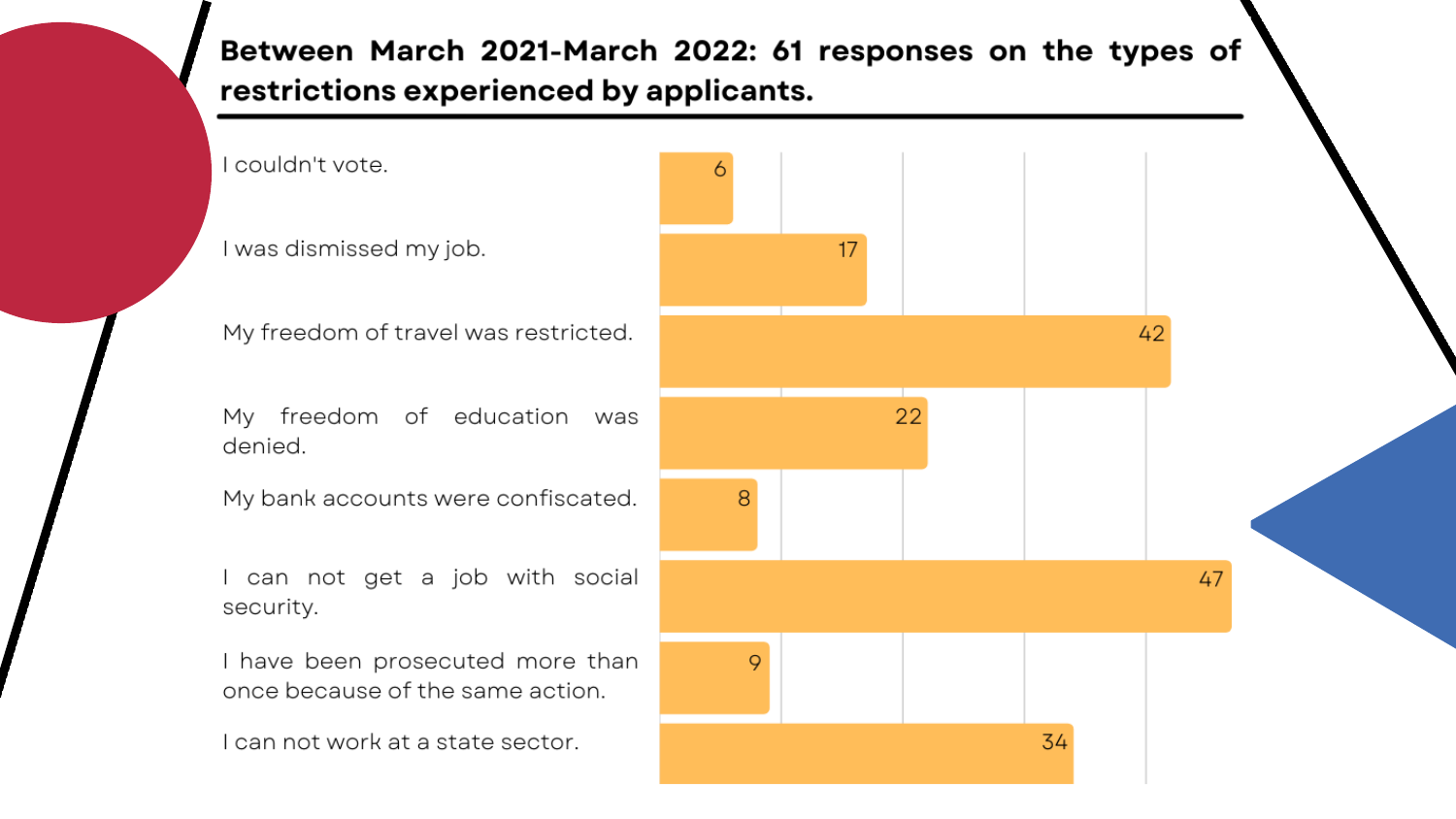## RECOMMENDATIONS TO BRING LEGISLATION AND PRACTICE

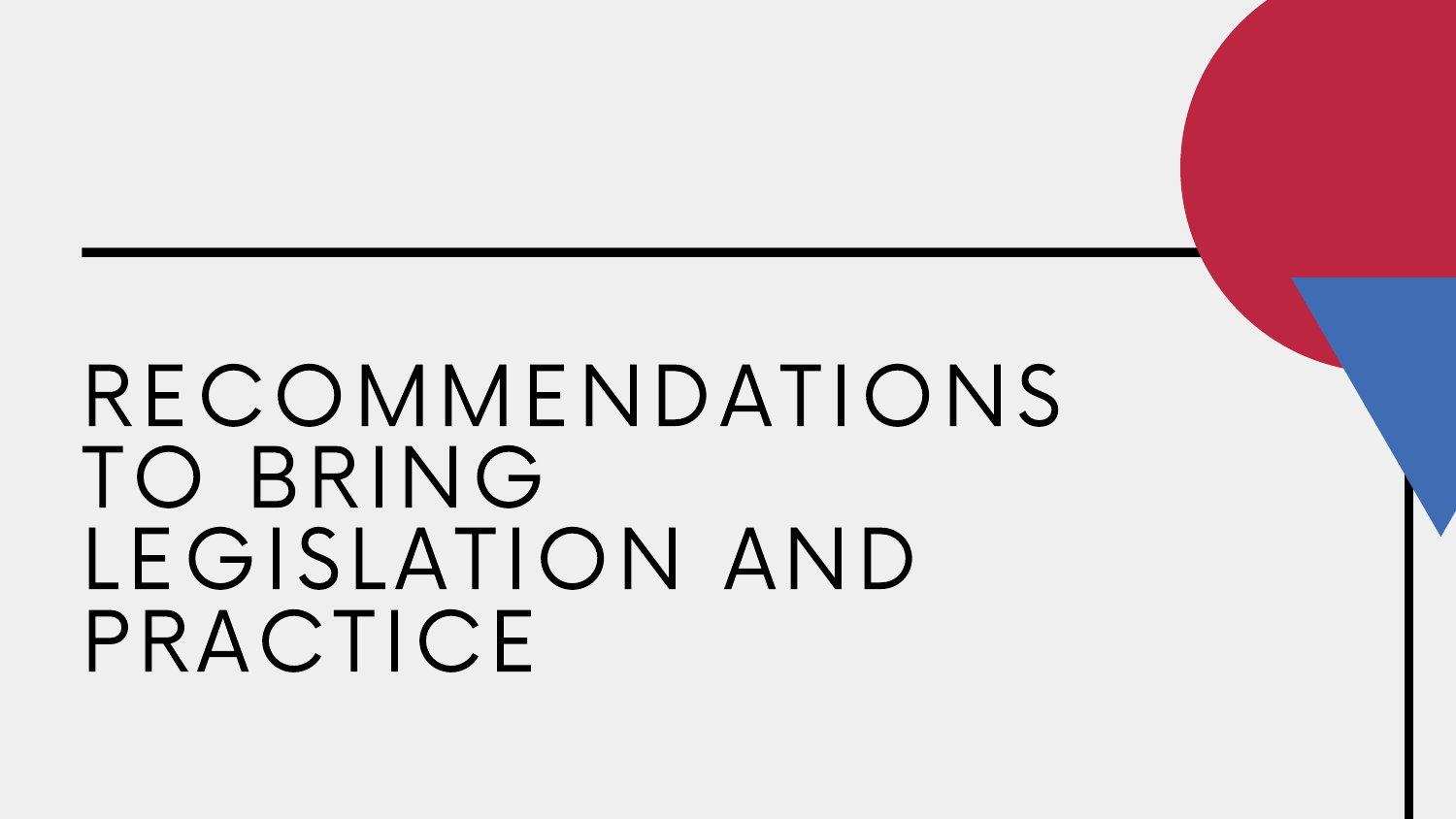- to recognize the right to conscientious objection to military service in line with international human rights standards;

- to set up independent and impartial decision-making bodies tasked with determining whether a conscientious objection to military service is genuinely held in a specific case,

TURKEY MUST TAKE LEGISLATIVE MEASURES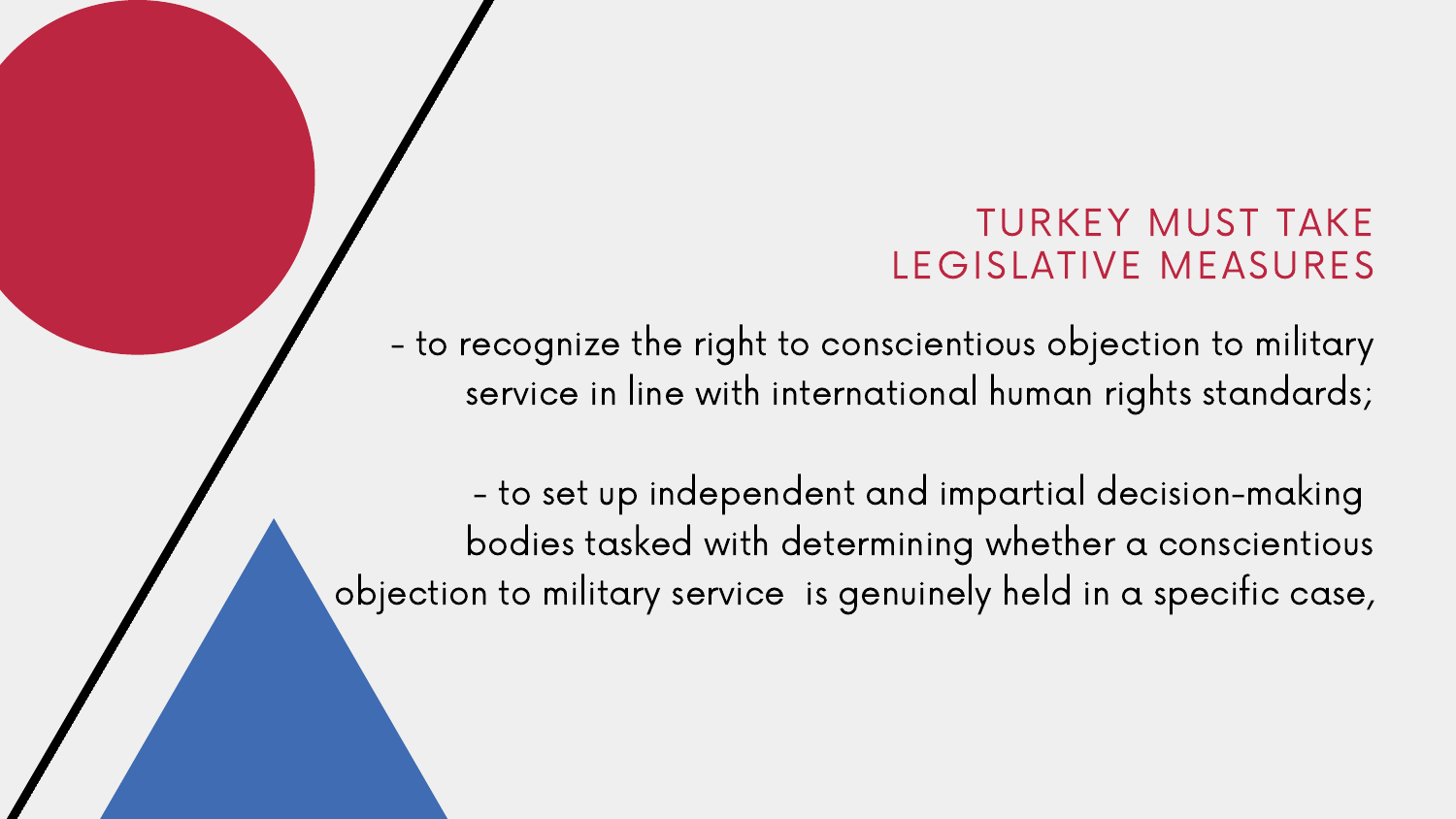- to review relevant legislation, including but not limited to the Law on Conscription, the Military Criminal Law, the Law on Civil Servants, and the Criminal Code, to remove all restrictive provisions impacting conscientious objectors;

- to ensure that the applicants and persons in a similar position are free from the risk of further prosecution and can fully enjoy their political, civil, economic, social and cultural rights.